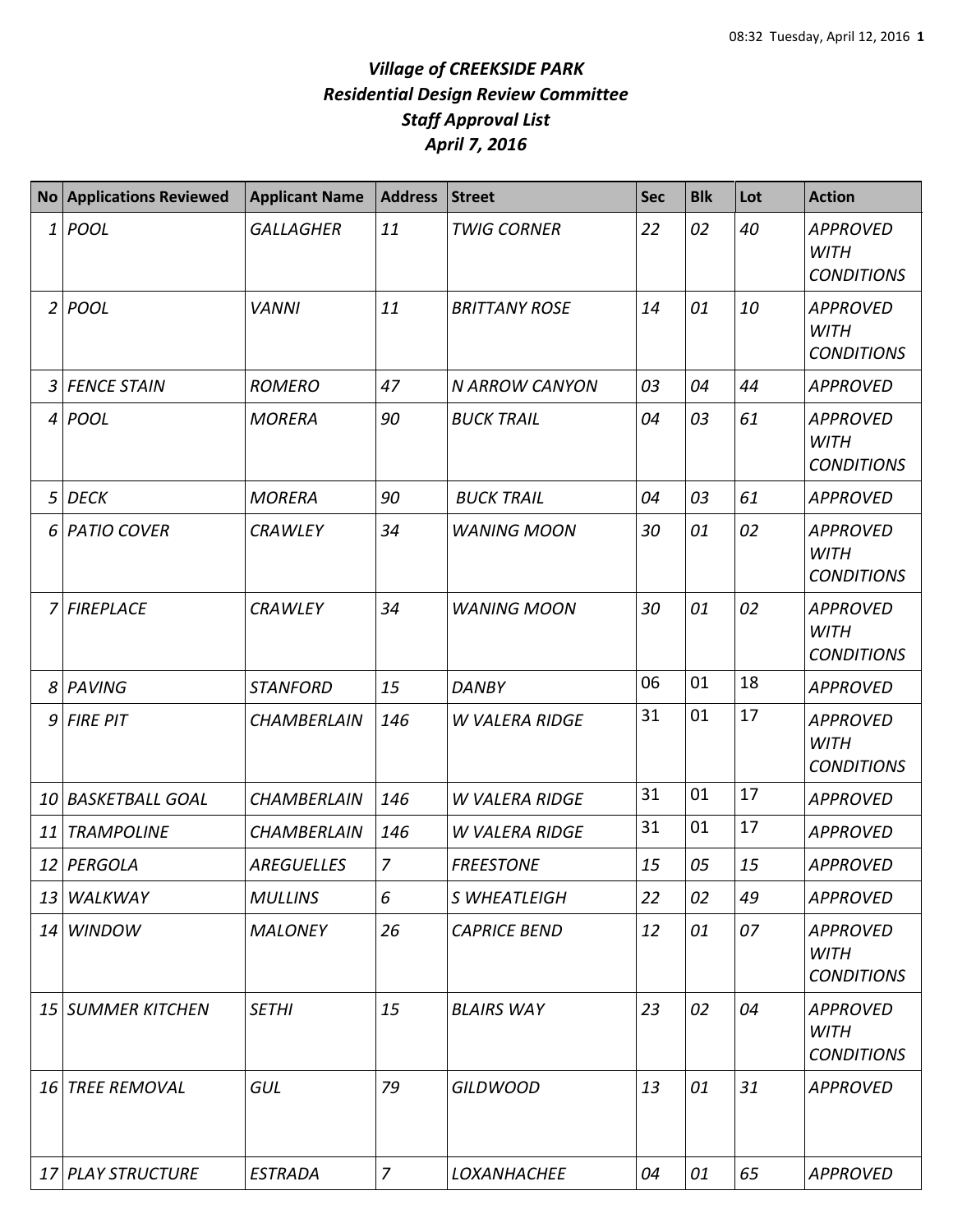|    | <b>No Applications Reviewed</b> | <b>Applicant Name</b> | <b>Address</b> | <b>Street</b>          | <b>Sec</b> | <b>Blk</b> | Lot | <b>Action</b>                                       |
|----|---------------------------------|-----------------------|----------------|------------------------|------------|------------|-----|-----------------------------------------------------|
|    | 18 PLAY STRUCTURE               | <b>CASTENADA</b>      | 26             | <b>N ROCKY POINT</b>   | 05         | 01         | 51  | <b>APPROVED</b>                                     |
|    | 19 <i>POOL</i>                  | <b>SCHMID</b>         | 206            | ROCKWELL PARK BLVD     | 33         | 10         | 07  | <b>APPROVED</b><br><b>WITH</b><br><b>CONDITIONS</b> |
|    | 20 PATIO COVER                  | <b>ICARD</b>          | 39             | <b>RED MOON</b>        | 07         | 01         | 24  | <b>APPROVED</b><br><b>WITH</b><br><b>CONDITIONS</b> |
| 21 | PATIO                           | <b>KHAN</b>           | 27             | N ARROW CANYON         | 03         | 04         | 49  | <b>APPROVED</b>                                     |
| 22 | <b>POOL</b>                     | <b>AHMED</b>          | 74             | <b>W SAWYER RIDGGE</b> | 35         | 02         | 09  | <b>APPROVED</b><br><b>WITH</b><br><b>CONDITIONS</b> |
|    | 23   POOL                       | <b>FETNER</b>         | 10             | PANAMINT               | 22         | 01         | 11  | <b>APPROVED</b><br><b>WITH</b><br><b>CONDITIONS</b> |
| 24 | <b>PATIO COVER</b>              | <b>FETNER</b>         | 10             | PANAMINT               | 22         | 01         | 11  | <b>APPROVED</b><br><b>WITH</b><br><b>CONDITIONS</b> |
| 25 | <b>KITCHEN COUNTER</b>          | <b>FETNER</b>         | 10             | PANAMINT               | 22         | 01         | 11  | <b>APPROVED</b><br><b>WITH</b><br><b>CONDITIONS</b> |
| 26 | <b>FIREPLACE</b>                | <b>FETNER</b>         | 10             | PANAMINT               | 22         | 01         | 11  | <b>APPROVED</b><br><b>WITH</b><br><b>CONDITIONS</b> |
| 27 | POOI                            | <b>COHEN</b>          | 19             | <b>PINTUCK</b>         | 12         | 01         | 46  | <b>APPROVED</b><br><b>WITH</b><br><b>CONDITIONS</b> |
|    | 28 POOL                         | <b>ROSENSTEIN</b>     | 47             | <b>LAKE VOYAGEUR</b>   | 18         | 02         | 12  | <b>APPROVED</b><br><b>WITH</b><br><b>CONDITIONS</b> |
|    | $29$ PATIO                      | <b>CSAKY</b>          | 11             | <b>BAY MILLS</b>       | 08         | 02         | 09  | <b>APPROVED</b>                                     |
|    | 30 DOOR                         | <b>MICHAELIS</b>      | 39             | <b>VALLEY COTTAGE</b>  | 26         | 01         | 10  | <b>APPROVED</b>                                     |
|    | 31 SUMMER KITCHEN               | LEE                   | 50             | <b>BLAIRS WAY</b>      | 23         | 01         | 02  | <b>APPROVED</b><br><b>WITH</b><br><b>CONDITIONS</b> |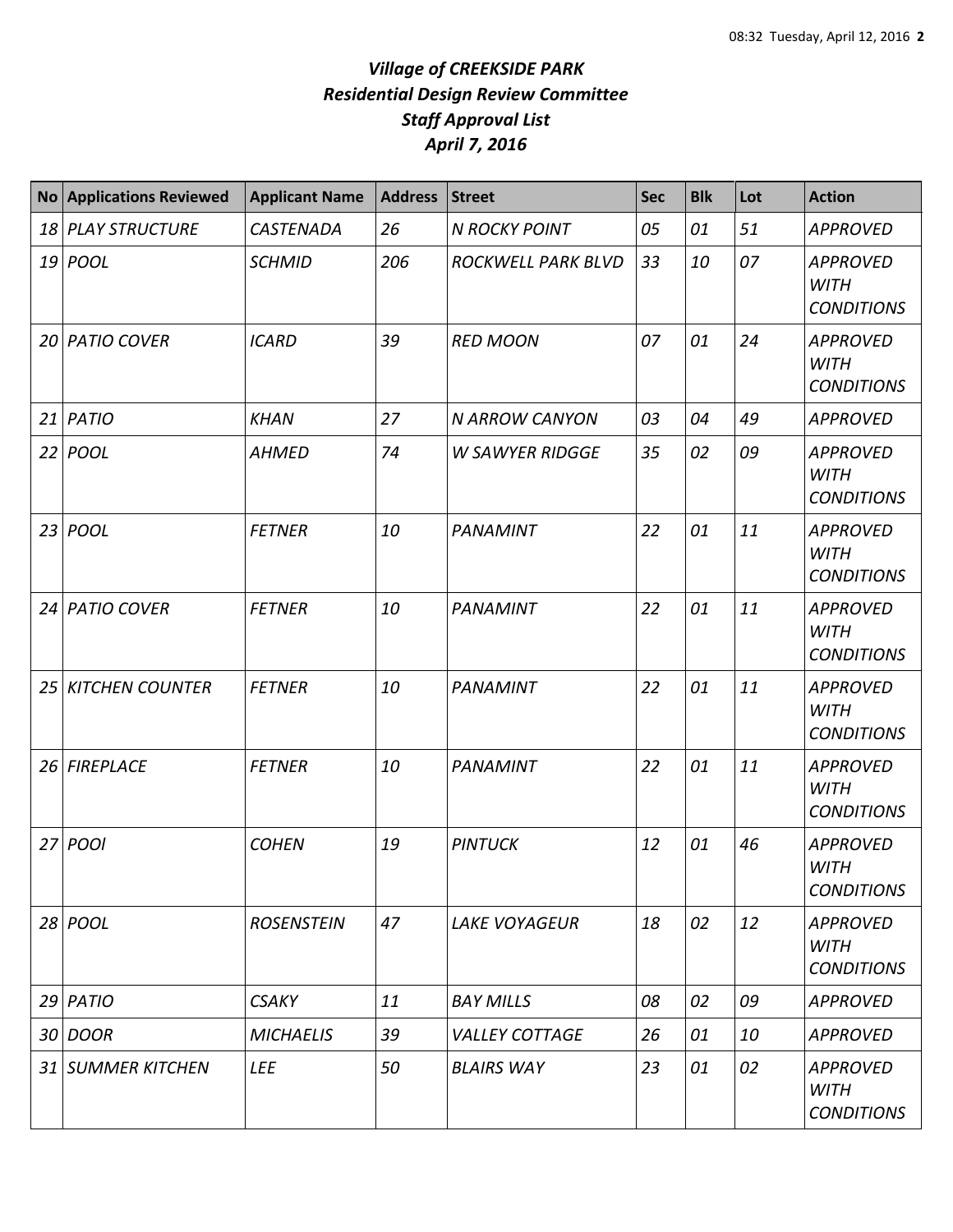|                 | <b>No Applications Reviewed</b> | <b>Applicant Name</b> | <b>Address</b> | <b>Street</b>          | <b>Sec</b> | <b>Blk</b> | Lot | <b>Action</b>                                       |
|-----------------|---------------------------------|-----------------------|----------------|------------------------|------------|------------|-----|-----------------------------------------------------|
| 32              | <b>POWDER ROOM</b>              | <b>HERNANDEZ</b>      | 19             | SANDWELL               | 09         | 01         | 41  | <b>APPROVED</b><br><b>WITH</b><br><b>CONDITIONS</b> |
| 33              | <b>OUTDOOR BATH</b>             | <b>FERNANDEZ</b>      | 111            | <b>TADPOLE</b>         | 10         | 01         | 21  | <b>APPROVED</b><br><b>WITH</b><br><b>CONDITIONS</b> |
| 34              | PERGOLA                         | <b>MILEY</b>          | 10             | <b>GALLETA</b>         | 12         | 02         | 17  | <b>APPROVED</b>                                     |
| 35              | <b>POOL</b>                     | <b>BOLLINGER</b>      | 18             | <b>BEECH SPRINGS</b>   | 10         | 04         | 23  | <b>APPROVED</b><br><b>WITH</b><br><b>CONDITIONS</b> |
| 36              | <b>OUTDOOR KITCHEN</b>          | <b>BOLLINGER</b>      | 18             | <b>BEECH SPRINGS</b>   | 10         | 04         | 23  | <b>APPROVED</b><br><b>WITH</b><br><b>CONDITIONS</b> |
| 37 <sup>1</sup> | <b>PATIO COVER</b>              | <b>BOLLINGER</b>      | 18             | <b>BEECH SPRINGS</b>   | 10         | 04         | 23  | <b>APPROVED</b><br><b>WITH</b><br><b>CONDITIONS</b> |
| 38              | <b>PLAY STRUCTURE</b>           | <b>ZESUT</b>          | 75             | <b>N SWANWICK</b>      | 03         | 01         | 12  | <b>APPROVED</b>                                     |
| 39              | <b>TREE REMOVAL</b>             | <b>ADIGUN</b>         | 38             | <b>BLAIRS WAY</b>      | 23         | 01         | 05  | <b>APPROVED</b>                                     |
| 40              | <b>POOL</b>                     | <b>VELIGETI</b>       | 86             | <b>DEER PLAIN</b>      | 24         | 01         | 10  | <b>APPROVED</b><br><b>WITH</b><br><b>CONDITIONS</b> |
| 41              | <b>OUTDOOR KITCHEN</b>          | <b>GRAHAM</b>         | 22             | <b>WOODED OVERLOOK</b> | 19         | 01         | 05  | <b>APPROVED</b><br><b>WITH</b><br><b>CONDITIONS</b> |
|                 | 42 OUTDOOR KITCHEN              | <b>HARRIS</b>         | 51             | CRYSTAL CANYON         | 01         | 01         | 46  | <b>APPROVED</b><br><b>WITH</b><br><b>CONDITIONS</b> |
|                 | 43 WATER FEATURE                | <b>HARRIS</b>         | 51             | <b>CRYSTAL CANYON</b>  | 01         | 01         | 46  | <b>APPROVED</b><br><b>WITH</b><br><b>CONDITIONS</b> |
|                 | 44 <i>POOL</i>                  | <b>WHARTON</b>        | 10             | <b>BURGANDY OAKS</b>   | 15         | 02         | 24  | <b>APPROVED</b><br><b>WITH</b><br><b>CONDITIONS</b> |
| 45              | <b>FIRE PIT</b>                 | <b>WHARTON</b>        | 10             | <b>BURGANDY OAKS</b>   | 15         | 02         | 24  | <b>APPROVED</b><br>WITH<br><b>CONDITIONS</b>        |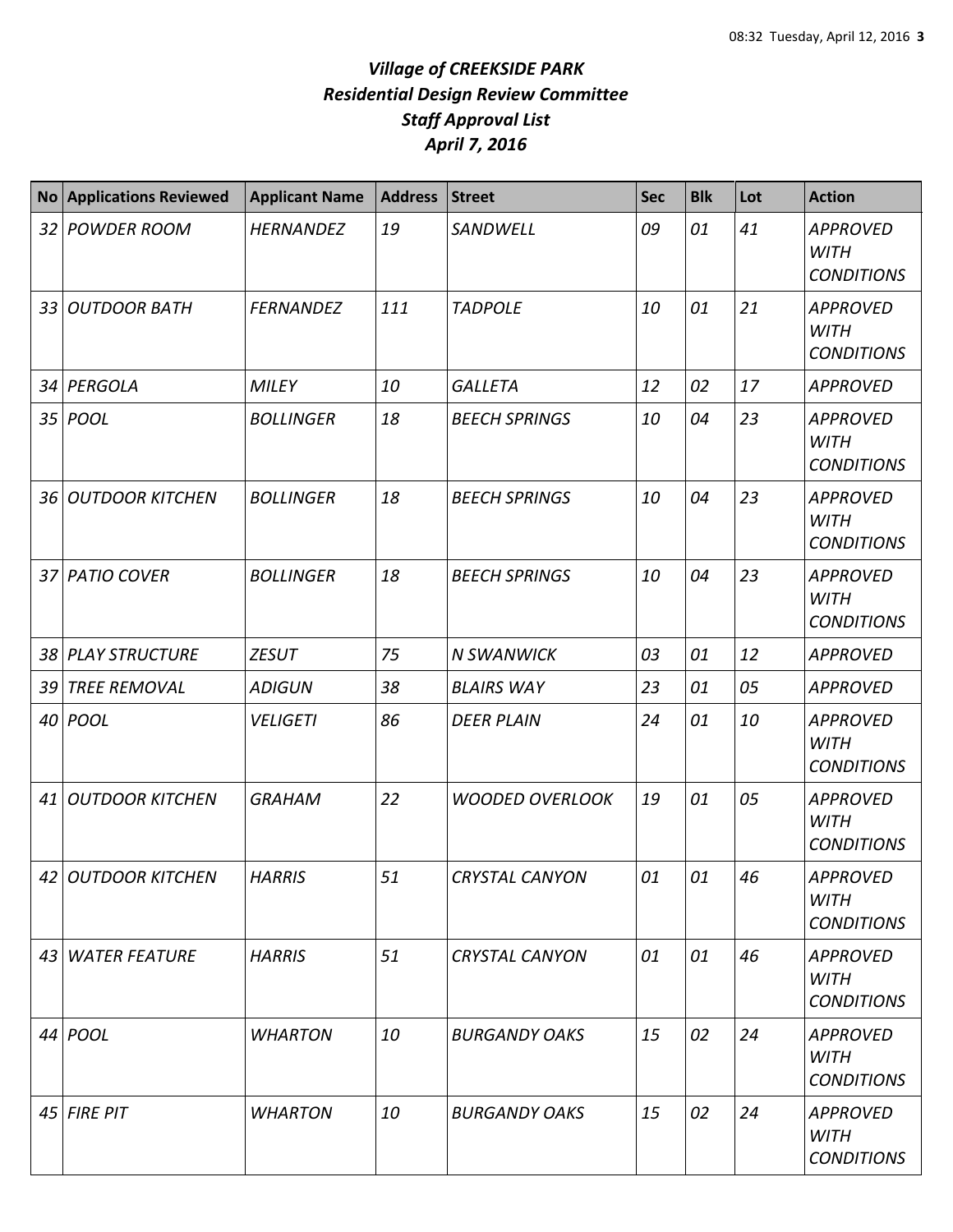| <b>No</b> | <b>Applications Reviewed</b>      | <b>Applicant Name</b>                    | <b>Address</b> | <b>Street</b>        | <b>Sec</b> | <b>Blk</b> | Lot | <b>Action</b>                                       |
|-----------|-----------------------------------|------------------------------------------|----------------|----------------------|------------|------------|-----|-----------------------------------------------------|
|           | 46 RETAINING WALL                 | <b>WHARTON</b>                           | 10             | <b>BURGANDY OAKS</b> | 15         | 02         | 24  | <b>APPROVED</b>                                     |
|           | 47 PATIO                          | <b>VARGAS</b>                            | 11             | <b>TWIN PONDS</b>    | 10         | 01         | 41  | <b>APPROVED</b>                                     |
|           | 48 SUMMER KITCHEN                 | <b>VARGAS</b>                            | 11             | <b>TWIN PONDS</b>    | 10         | 01         | 41  | <b>APPROVED</b><br><b>WITH</b><br><b>CONDITIONS</b> |
| 49        | POOL                              | <b>SHADIYA</b>                           | $\overline{2}$ | <b>BLAIRS WAY</b>    | 23         | 01         | 13  | <b>APPROVED</b><br><b>WITH</b><br><b>CONDITIONS</b> |
| 50        | <b>OUTDOOR KITCHEN</b>            | <b>SHADIYA</b>                           | $\overline{2}$ | <b>BLAIRS WAY</b>    | 23         | 01         | 13  | <b>APPROVED</b><br><b>WITH</b><br><b>CONDITIONS</b> |
|           | 51 PATIO COVER                    | <b>SCHMID</b>                            | 206            | <b>ROCKWELL PARK</b> | 33         | 10         | 07  | <b>APPROVED</b><br><b>WITH</b><br><b>CONDITIONS</b> |
| 52        | <b>PATIO COVER</b>                | <b>DOMINIC</b>                           | $\overline{7}$ | <b>AQUAMARINE</b>    | 18         | 01         | 13  | <b>APPROVED</b><br><b>WITH</b><br><b>CONDITIONS</b> |
| 53        | <b>OUTDOOR</b><br><b>BATHROOM</b> | LARSA<br><b>PROPERTIES</b><br><b>LLC</b> | $\overline{z}$ | <b>FREESTONE</b>     | 15         | 05         | 15  | <b>APPROVED</b><br><b>WITH</b><br><b>CONDITIONS</b> |
| 54        | <b>BASKETBALL GOAL</b>            | <b>KOVICH</b>                            | 126            | <b>CURRYDALE</b>     | 10         | 02         | 06  | <b>APPROVED</b>                                     |
| 55        | <b>PATIO</b>                      | <b>COBB</b>                              | 1723           | <b>PINE PLAINS</b>   | 16         | 02         | 14  | <b>APPROVED</b>                                     |
| 56        | <b>POOL</b>                       | <b>WEEMS</b>                             | 63             | SHALLOWFORD          | 11         | 01         | 08  | <b>APPROVED</b><br><b>WITH</b><br><b>CONDITIONS</b> |
|           | 57 OUTDOOR KITCHEN                | <b>WEEMS</b>                             | 63             | SHALLOWFORD          | 11         | 01         | 08  | <b>APPROVED</b><br><b>WITH</b><br><b>CONDITIONS</b> |
|           | 58 PATIO COVER                    | <b>WEEMS</b>                             | 63             | <b>SHALLOWFORD</b>   | 11         | 01         | 08  | <b>APPROVED</b><br><b>WITH</b><br><b>CONDITIONS</b> |
| 59        | <b>FIRE PIT</b>                   | <b>WEEMS</b>                             | 63             | <b>SHALLOWFORD</b>   | 11         | 01         | 08  | <b>APPROVED</b><br><b>WITH</b><br><b>CONDITIONS</b> |
| 60 I      | <b>PRIVACY WALLS</b>              | <b>WEEMS</b>                             | 63             | SHALLOWFORD          | 11         | 01         | 08  | <b>APPROVED</b>                                     |